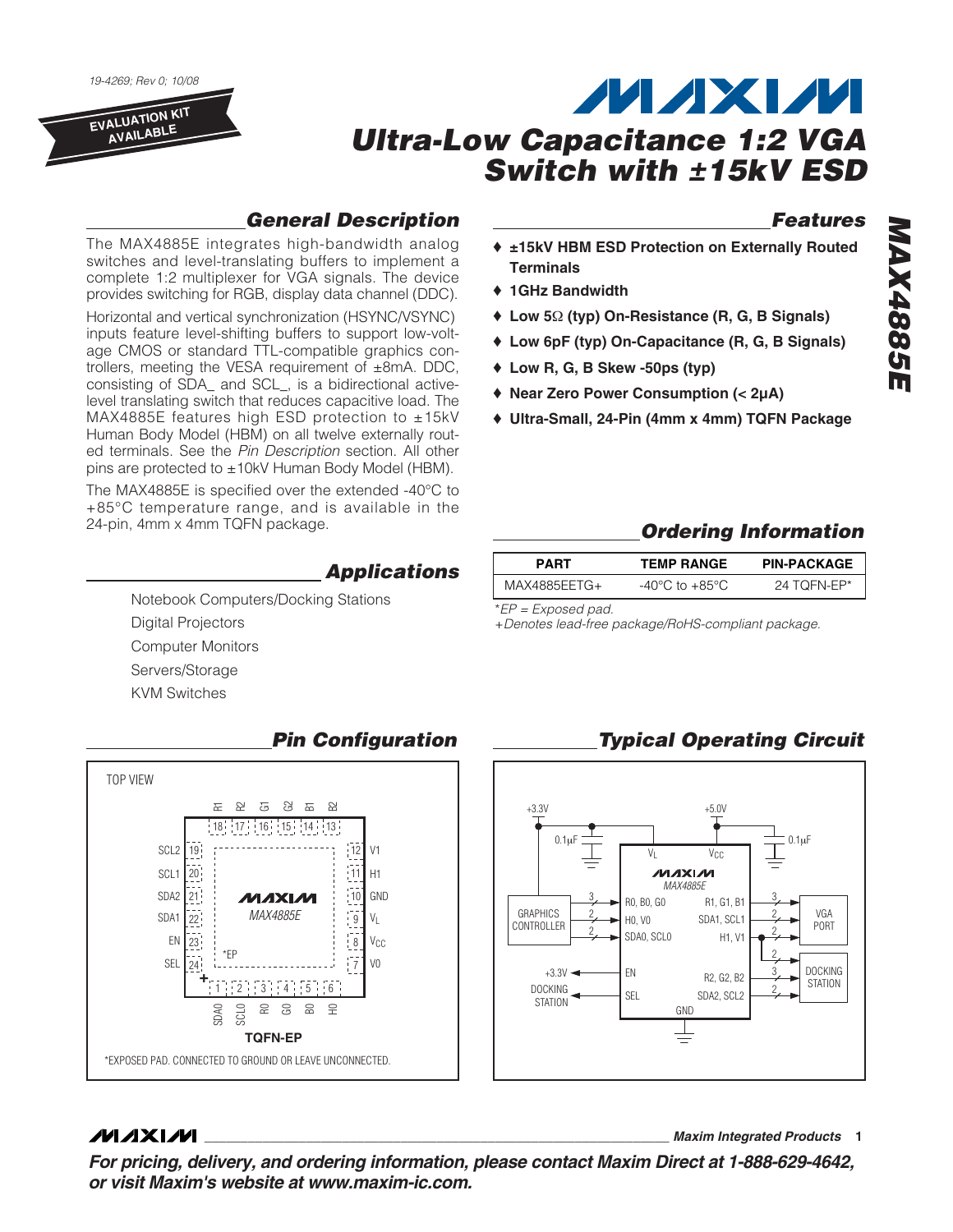### **ABSOLUTE MAXIMUM RATINGS**

(All voltages referenced to GND.)

| R_, G_, B_, SDA1, SCL1, SDA2, SCL2,               |  |
|---------------------------------------------------|--|
|                                                   |  |
|                                                   |  |
|                                                   |  |
| Continuous Current through DDC Switches±30mA      |  |
| Peak Current through RGB Switches                 |  |
|                                                   |  |
| Peak Current through DDC Switches (pulsed at 1ms, |  |
|                                                   |  |
|                                                   |  |

| Continuous Power Dissipation ( $T_A = +70^{\circ}C$ )                  |  |
|------------------------------------------------------------------------|--|
| 24-Pin TQFN (derate 27.8mW/°C above +70°C) 2222mW                      |  |
| Junction to Ambient Thermal Resistance $(\theta_{JA})$ (Note 2)        |  |
|                                                                        |  |
| Junction to Ambient Thermal Resistance $(\theta_{\text{JC}})$ (Note 2) |  |
| _24-Pin TQFN………………………………………………………3°C/W                                 |  |
| Operating Temperature Range 40°C to +85°C                              |  |
| Storage Temperature Range -65°C to +150°C                              |  |
|                                                                        |  |
| Lead Temperature (soldering, 10s)+300°C                                |  |
|                                                                        |  |

Note 1: Signals exceeding V<sub>CC</sub> or GND are clamped by internal diodes. Limit forward-diode current to maximum current rating. **Note 2:** Package thermal resistances were obtained using the method described in JEDEC specifications. For detailed information on package thermal considerations, refer to **www.maxim-ic.com/thermal-tutorial**.

Stresses beyond those listed under "Absolute Maximum Ratings" may cause permanent damage to the device. These are stress ratings only, and functional operation of the device at these or any other conditions beyond those indicated in the operational sections of the specifications is not implied. Exposure to absolute maximum rating conditions for extended periods may affect device reliability.

### **ELECTRICAL CHARACTERISTICS**

(V<sub>CC</sub> = +5.0V ± 10%, V<sub>L</sub> = +2V to +5.5V, T<sub>A</sub> = T<sub>MIN</sub> to T<sub>MAX</sub>, unless otherwise noted. Typical values are at V<sub>CC</sub> = +5.0V, V<sub>L</sub> = +3.3V and  $T_A = +25$ °C.) (Note 3)

| <b>PARAMETER</b>                         | <b>SYMBOL</b>            |                                                                                         | <b>CONDITIONS</b>                                                                   | <b>MIN</b>     | <b>TYP</b> | <b>MAX</b>              | <b>UNITS</b> |
|------------------------------------------|--------------------------|-----------------------------------------------------------------------------------------|-------------------------------------------------------------------------------------|----------------|------------|-------------------------|--------------|
|                                          |                          |                                                                                         | $EN = V_L$                                                                          |                |            | 1                       |              |
| V <sub>CC</sub> Quiescent Supply Current | $_{\rm lCC}$             | $V_{CC} = +5.0V$                                                                        | $EN = GND$                                                                          |                |            |                         | μA           |
| V <sub>L</sub> Quiescent Supply Current  |                          | $V_L = +3.3V$                                                                           | $EN = VI$                                                                           |                |            | 1                       | μA           |
|                                          | $I_{\text{VL}}$          |                                                                                         | $EN = GND$                                                                          |                |            |                         |              |
| <b>RGB ANALOG SWITCHES</b>               |                          |                                                                                         |                                                                                     |                |            |                         |              |
| On-Resistance                            | RON                      | (Note 4)                                                                                | $V_{\text{CC}} = +5.0V$ , $I_{\text{IN}} = -10 \text{mA}$ , $V_{\text{IN}} = +0.7V$ |                | 6          |                         | Ω            |
| On-Resistance Matching                   | $\Delta$ R <sub>ON</sub> | $0 \le V_{IN} \le 0.7V$ , $I_{IN} = -10mA$                                              |                                                                                     |                | 0.5        |                         | $\Omega$     |
| On-Resistance Flatness                   | RFLAT(ON)                | $0 \le V_{IN} \le 0.7V$ , $I_{IN} = -10mA$                                              |                                                                                     |                | 0.5        |                         | Ω            |
| Off-Leakage Current                      | I <sub>L(OFF)</sub>      | $V_{\text{CC}} = +5.5V$ , $V_{\text{IN}} = +0.3V$ or $+5.5V$ ,<br>$V_{EN} = 0$ or $V_L$ |                                                                                     | $-1$           |            | $+1$                    | μA           |
| On-Leakage Current                       | $I_{L(ON)}$              | $V_{\rm CC}$ = +5.5V, $V_{\rm IN}$ = +0.3V or +5.5V,<br>$V_{EN} = V_L$                  |                                                                                     | $-1$           |            | $+1$                    | μA           |
| <b>HV BUFFER</b>                         |                          |                                                                                         |                                                                                     |                |            |                         |              |
| Input Voltage Low                        | <b>VILHV</b>             |                                                                                         |                                                                                     |                |            | 0.33x<br>V <sub>1</sub> | $\vee$       |
| Input Voltage High                       | <b>VIHHV</b>             |                                                                                         |                                                                                     | 0.66x<br>$V_L$ |            |                         | $\vee$       |
| Input Logic Hysteresis                   | <b>VHYST</b>             |                                                                                         |                                                                                     |                | 75         |                         | mV           |
| Input Leakage Current                    | <b>INHV</b>              | $V_{CC}$ = +5.5V, $V_L$ = +5.5V, $V_{IN}$ = 0 or $V_L$                                  |                                                                                     | $-1$           |            | $+1$                    | μA           |
| <b>High-Output Drive Current</b>         | <b>I</b> OHHV            | $V$ OHHV $\geq$ 3.0V                                                                    |                                                                                     | 8.0            |            |                         | mA           |
| Low-Output Drive Current                 | <b>IOLHV</b>             | $V_{OLHV} \leq 0.6V$                                                                    |                                                                                     | 8.0            |            |                         | mA           |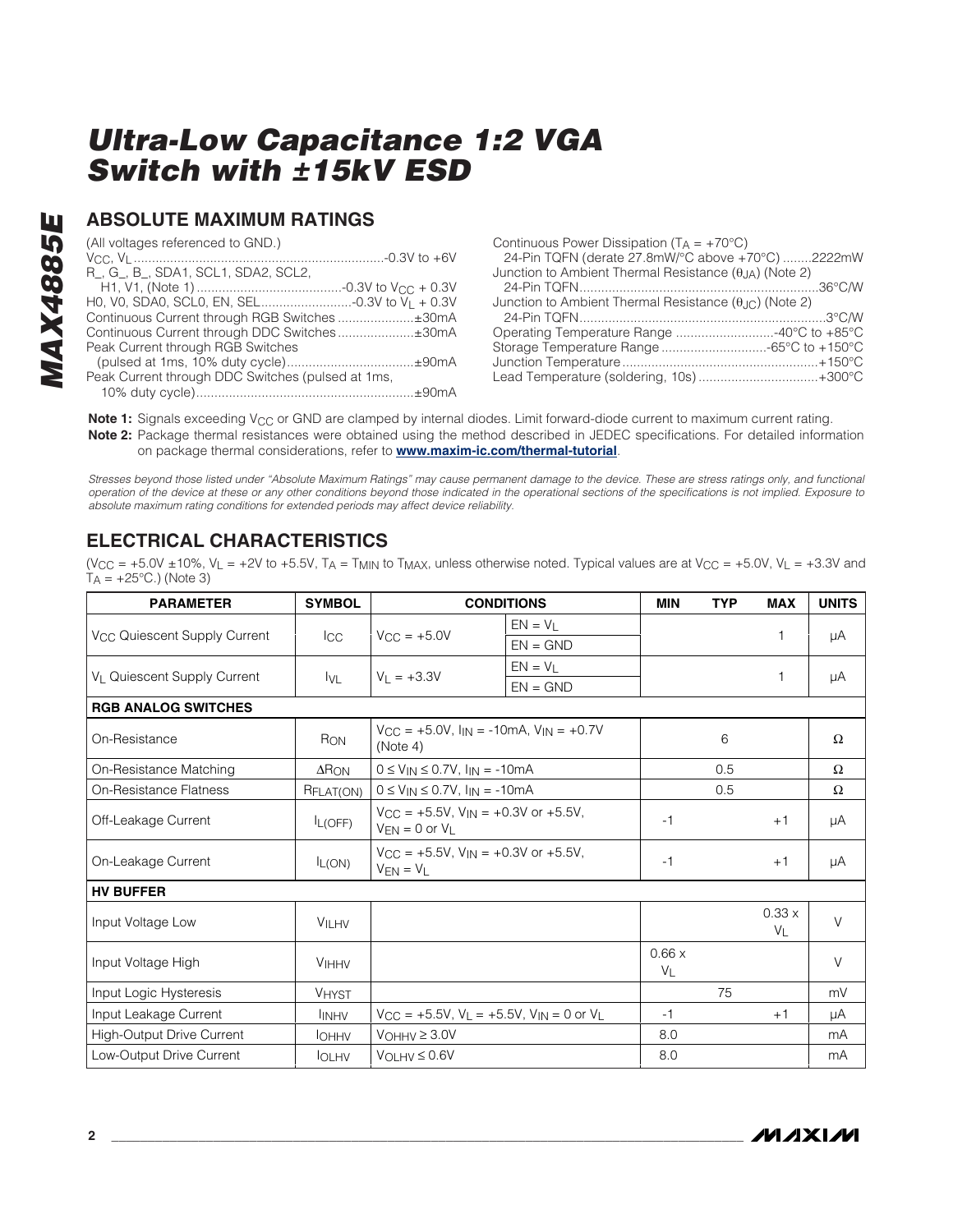### **ELECTRICAL CHARACTERISTICS (continued)**

(V<sub>CC</sub> = +5.0V ± 10%, V<sub>L</sub> = +2V to +5.5V, T<sub>A</sub> = T<sub>MIN</sub> to T<sub>MAX</sub>, unless otherwise noted. Typical values are at V<sub>CC</sub> = +5.0V, V<sub>L</sub> = +3.3V and  $T_A = +25^{\circ}$ C.) (Note 3)

| <b>PARAMETER</b>                        | <b>SYMBOL</b>   | <b>CONDITIONS</b>                                                                                                     | <b>MIN</b>              | <b>TYP</b> | <b>MAX</b>              | <b>UNITS</b> |
|-----------------------------------------|-----------------|-----------------------------------------------------------------------------------------------------------------------|-------------------------|------------|-------------------------|--------------|
| SDA, SCL                                |                 |                                                                                                                       |                         |            |                         |              |
| Supply Voltage                          | $V_L$           |                                                                                                                       | 2.0                     |            | 5.5                     | $\vee$       |
| On-Resistance                           | R <sub>ON</sub> | $V_{IN} = +0.4V$ , $I_{IN} = \pm 2mA$ , $V_L = +2.0V$                                                                 |                         | 10         |                         | $\Omega$     |
| On-Capacitance                          | $C_{ON}$        | $f = 100kHz$                                                                                                          |                         | 15         |                         | рF           |
| High-Impedance Input Leakage<br>Current | <b>INHIZ</b>    | $EN = GND$ , $V_{CC} = +5.5V$ , $V_1 = +3.6V$ ,<br>SCL0, SDA0, SCL1, SCL2, SDA1, SDA2<br>$=$ GND or $V_{VL}$ (Note 5) | $-1$                    |            | $+1$                    | μA           |
| Off-Input Leakage Current               | <b>INOFF</b>    | $EN = V_L$ , $V_L = +3.6V$ , $V_{IN} = V_L - 0.2V$                                                                    | $-1$                    |            | $+1$                    | μA           |
| <b>CONTROL LOGIC (SEL, EN)</b>          |                 |                                                                                                                       |                         |            |                         |              |
| Input Voltage Low                       | <b>VILLOG</b>   |                                                                                                                       |                         |            | 0.33x<br>V <sub>1</sub> | $\vee$       |
| Input Voltage High                      | VIHLOG          |                                                                                                                       | 0.66x<br>V <sub>1</sub> |            |                         | V            |
| Input Logic Hysteresis                  | <b>VHYST</b>    |                                                                                                                       |                         | 75         |                         | mV           |
| Input Leakage Current                   | <b>INLEK</b>    | $V_{\text{CC}} = +5.5V$ , $V_{\text{L}} = +3.6V$ , $V_{\text{IN}} = 0$ or $V_{\text{L}}$                              | $-1$                    |            | $+1$                    | μA           |
| <b>ESD PROTECTION</b>                   |                 |                                                                                                                       |                         |            |                         |              |
| <b>ESD Protection</b>                   |                 | Human Body Model; R1, G1, B1, R2, G2,<br>B2, SDA1, SCL1, SDA2, SCL2, H1, V1                                           |                         | ±15        |                         | kV           |
|                                         |                 | Human Body Model; all other pins                                                                                      |                         | ±10        |                         |              |

### **AC ELECTRICAL CHARACTERISTICS**

(V<sub>CC</sub> = +5.0V ±10%, V<sub>L</sub> = +2V to +5.5V, T<sub>A</sub> = T<sub>MIN</sub> to T<sub>MAX</sub>, unless otherwise noted. Typical values are at V<sub>CC</sub> = +5.0V, V<sub>L</sub> = +3.3V and  $T_A = +25$ °C.) (Note 3)

| <b>PARAMETER</b> | <b>SYMBOL</b> | <b>CONDITIONS</b>                                                      | MIN | TYP   | <b>MAX</b> | <b>UNITS</b> |
|------------------|---------------|------------------------------------------------------------------------|-----|-------|------------|--------------|
| l Bandwidth      | <b>TMAX</b>   | $Rs = R_1 = 50\Omega$                                                  |     |       |            | <b>GHz</b>   |
| Insertion Loss   | <b>ILOS</b>   | f = 1MHz, $R_S = R_L = 50\Omega$ , Figure 1                            |     | 0.6   |            | dB           |
| l Crosstalk      | VCT           | $f = 50$ MHz, R <sub>S</sub> = R <sub>L</sub> = 50 $\Omega$ , Figure 1 |     | $-40$ |            | dB           |
| Off-Capacitance  | COFF          | $= 250$ MHz                                                            |     | 4.5   |            | pF           |
| On-Capacitance   | Сом           | $f = 250MHz$                                                           |     | 6.4   |            | pF           |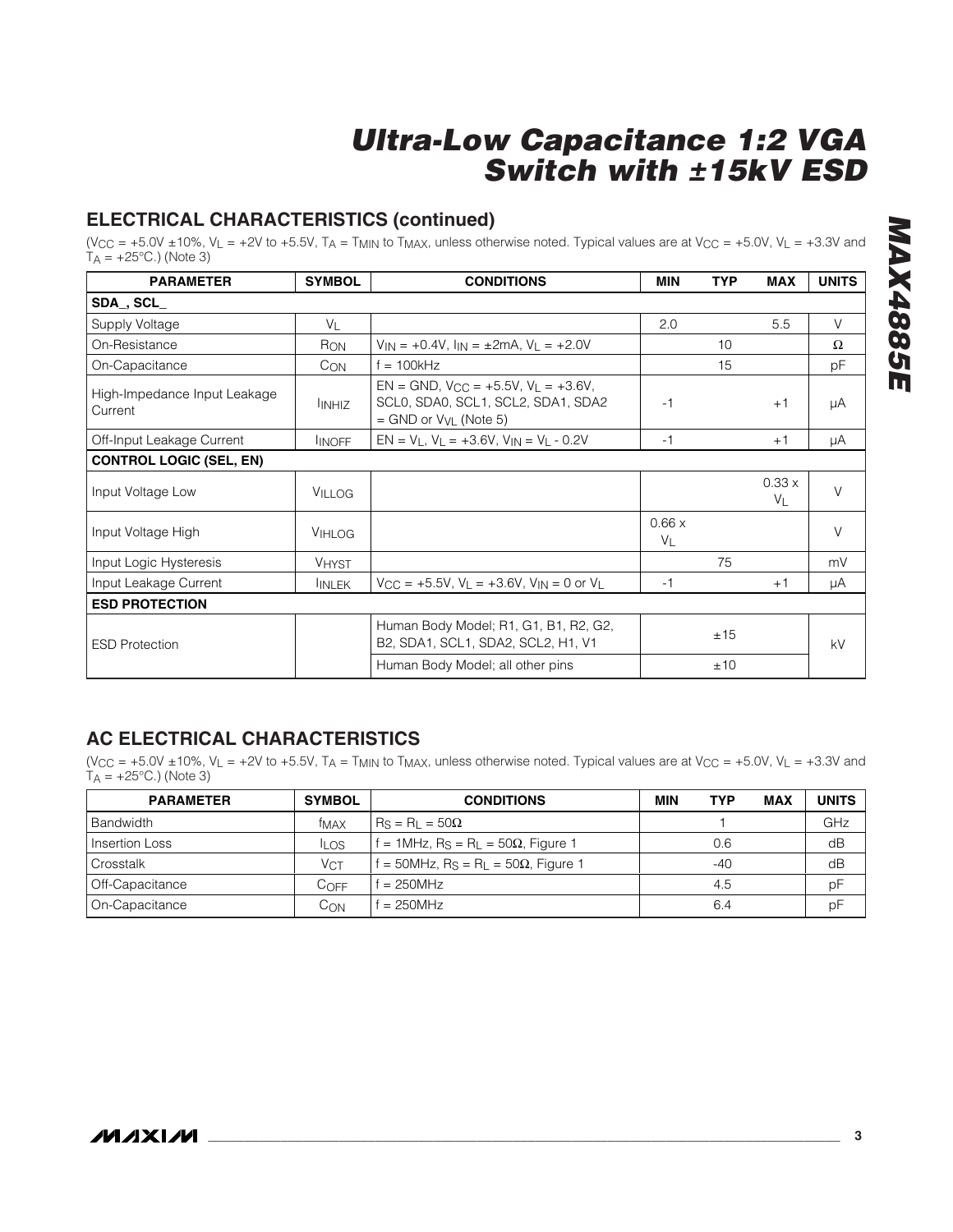### **TIMING CHARACTERISTICS**

 $(V_{CC} = +5.0V \pm 10\%$ ,  $V_L = +2V$  to +5.5V, T<sub>A</sub> = T<sub>MIN</sub> to T<sub>MAX</sub>, unless otherwise noted. Typical values are at  $V_{CC} = +5.0V$ ,  $V_L = +3.3V$  and  $T_A = +25$ °C.) (Note 3)

| <b>PARAMETER</b>           | <b>SYMBOL</b>   | <b>CONDITIONS</b>                                                                    | MIN | TYP | <b>MAX</b> | <b>UNITS</b> |  |
|----------------------------|-----------------|--------------------------------------------------------------------------------------|-----|-----|------------|--------------|--|
| <b>RGB ANALOG SWITCHES</b> |                 |                                                                                      |     |     |            |              |  |
| Output Skew Between Ports  | tskew           | Skew between any two ports: R <sub>,</sub> G <sub>,</sub> B <sub>,</sub><br>Figure 2 |     | 50  |            | ps           |  |
| <b>HV BUFFER</b>           |                 |                                                                                      |     |     |            |              |  |
| Propagation Delay          | tp <sub>D</sub> | $R_L = 1k\Omega$ , $C_L = 10pF$ , Figure 2                                           |     | 15  |            | ns           |  |

**Note 3:** All devices are 100% production tested at T<sub>A</sub> = +25°C. Specifications over the full temperature range are guaranteed by design. **Note 4:** On-resistance guarantees the low-static logic level.

**Note 5:** SDA\_, SCL\_ off-input leakage current guarantees the high-static logic level.

### **Typical Operating Characteristics**

( $V_{CC}$  = +5.0V,  $V_L$  = +3.3V and  $T_A$  = +25°C, unless otherwise noted.)



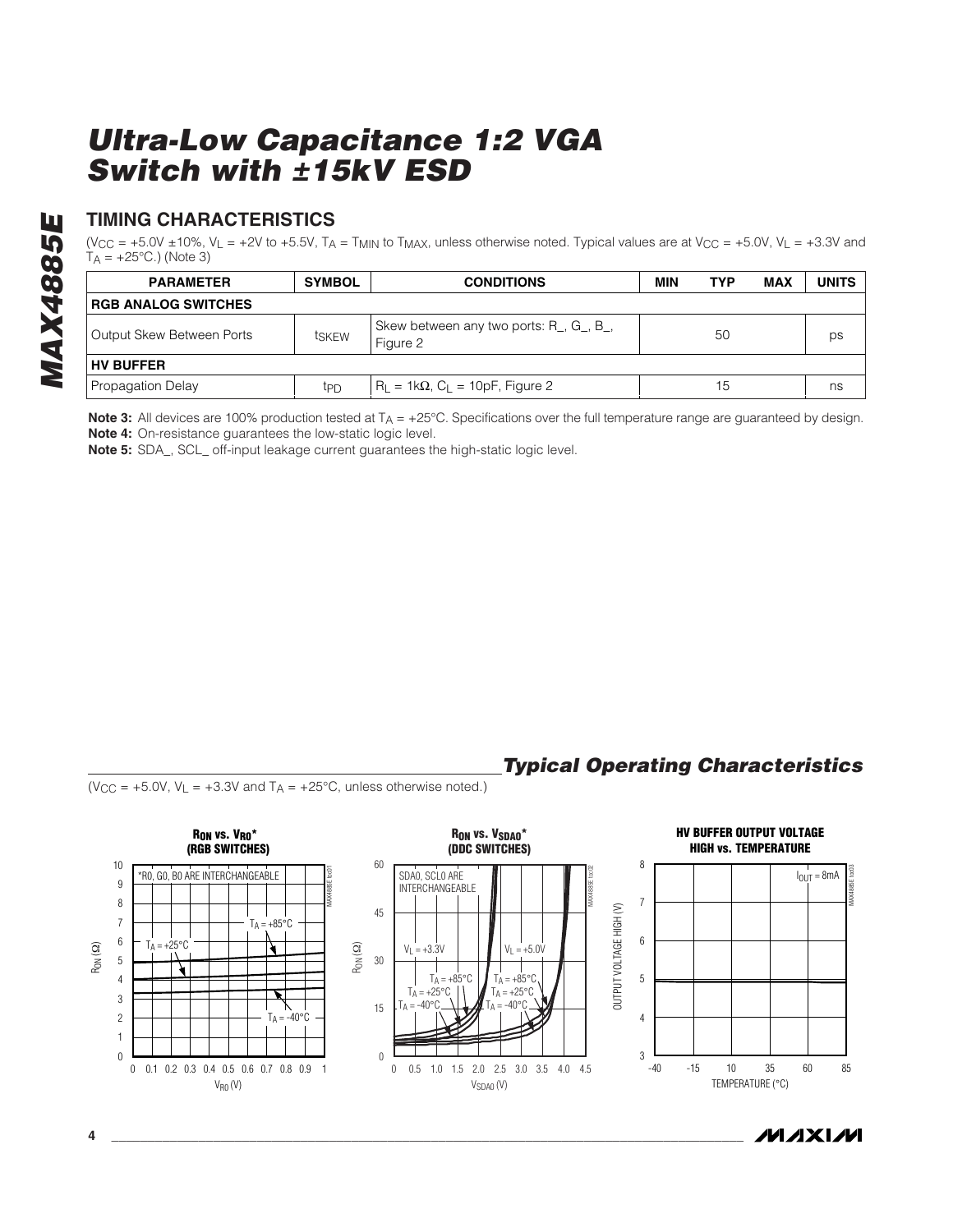### **Typical Operating Characteristics (continued)**

( $V_{CC}$  = +5.0V,  $V_L$  = +3.3V and  $T_A$  = +25°C, unless otherwise noted.)







 $\boldsymbol{0}$ 



#### **CROSSTALK vs. FREQUENCY**

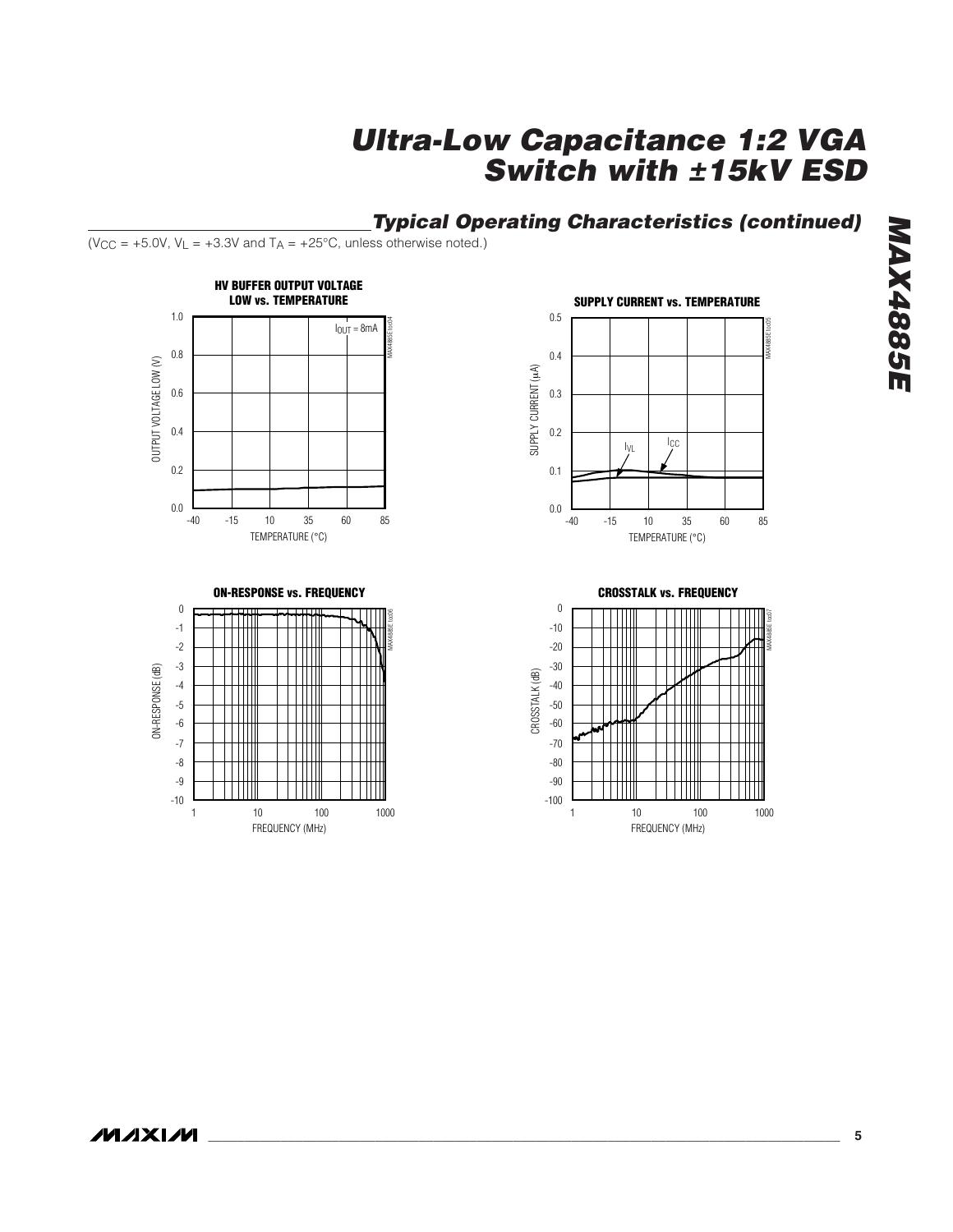

Figure 1. Insertion-Loss and Crosstalk



Figure 2. Propagation Delay and Skew Waveforms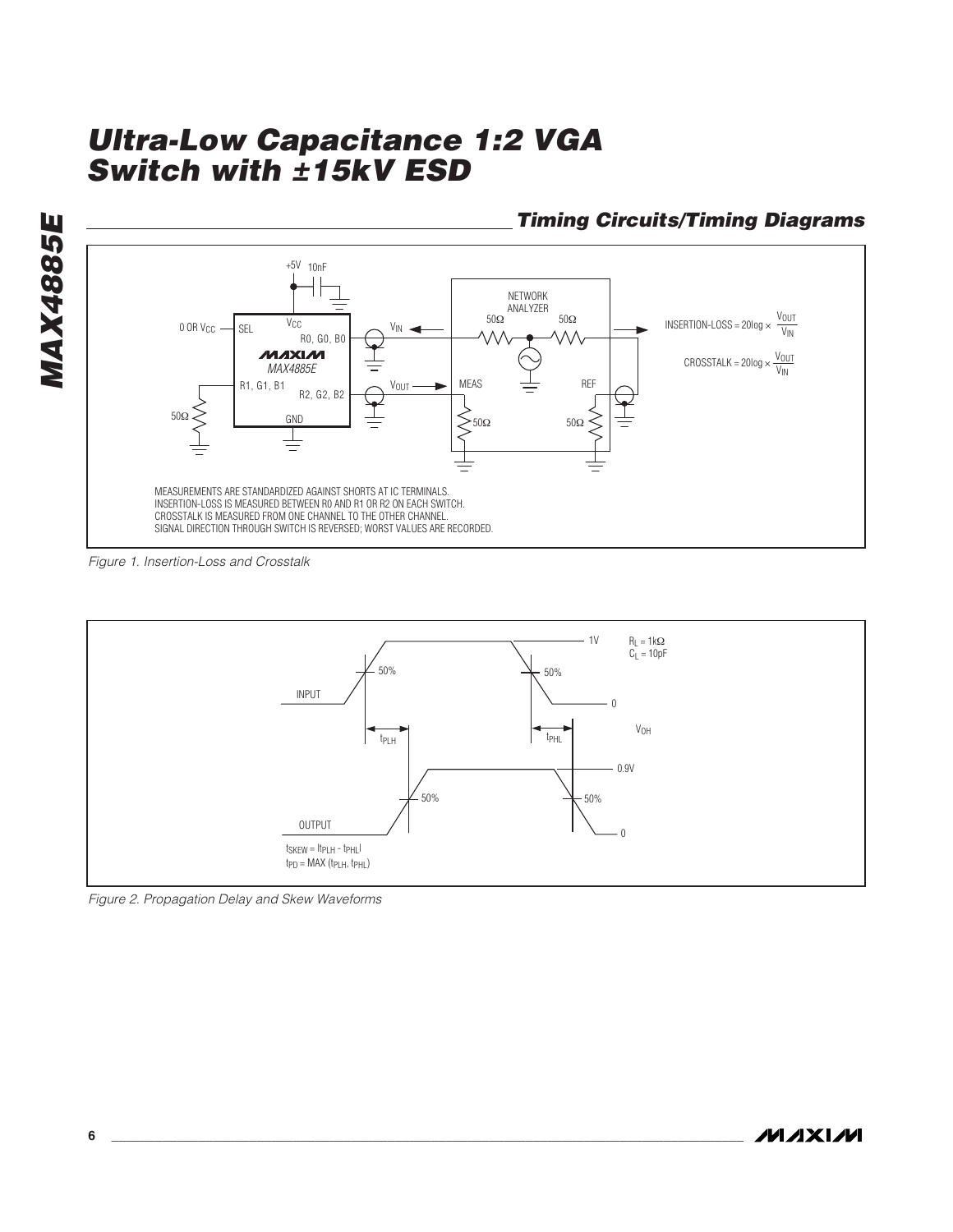### **Pin Description**

| <b>PIN</b>        | <b>NAME</b>           | <b>FUNCTION</b>                                                                                                        |
|-------------------|-----------------------|------------------------------------------------------------------------------------------------------------------------|
| 1.                | SDA0                  | SDA I/O                                                                                                                |
| $\overline{c}$    | <b>SCLO</b>           | SCL I/O                                                                                                                |
| 3                 | R <sub>0</sub>        | RGB Analog I/O                                                                                                         |
| $\overline{4}$    | G <sub>0</sub>        | RGB Analog I/O                                                                                                         |
| 5                 | B <sub>0</sub>        | RGB Analog I/O                                                                                                         |
| 6                 | H <sub>0</sub>        | Horizontal Sync Input                                                                                                  |
| $\overline{7}$    | V <sub>0</sub>        | Vertical Sync Input                                                                                                    |
| 8                 | <b>V<sub>CC</sub></b> | Supply Voltage. V <sub>CC</sub> = +5.0V ± 10%. Bypass V <sub>CC</sub> to GND with a 0.1µF or larger ceramic capacitor. |
| 9                 | $V_L$                 | Supply Voltage. $+2V \le V_L \le +5.5V$ . Bypass V <sub>L</sub> to GND with a 0.1µF or larger ceramic capacitor.       |
| 10                | <b>GND</b>            | Ground                                                                                                                 |
| 11                | H1                    | Horizontal Sync Output*                                                                                                |
| $12 \overline{ }$ | V <sub>1</sub>        | Vertical Sync Output*                                                                                                  |
| 13                | <b>B2</b>             | RGB Analog I/O*                                                                                                        |
| 14                | <b>B1</b>             | RGB Analog I/O*                                                                                                        |
| 15                | G <sub>2</sub>        | RGB Analog I/O*                                                                                                        |
| 16                | G <sub>1</sub>        | RGB Analog I/O*                                                                                                        |
| 17                | R <sub>2</sub>        | RGB Analog I/O*                                                                                                        |
| 18                | R1                    | RGB Analog I/O*                                                                                                        |
| 19                | SCL <sub>2</sub>      | SCL I/O*                                                                                                               |
| 20                | SCL <sub>1</sub>      | SCL I/O*                                                                                                               |
| 21                | SDA <sub>2</sub>      | SDA I/O*                                                                                                               |
| 22                | SDA1                  | SDA I/O*                                                                                                               |
| 23                | EN                    | Enable Input. Drive EN high for normal operation. Drive EN low to disable the device.                                  |
| 24                | <b>SEL</b>            | Select Input. Logic input for switching RGB and DDC swiches.                                                           |
|                   | EP                    | Exposed Pad. Connect exposed pad to ground or leave unconnected.                                                       |

\*Terminal as ±15kV ESD protection—Human Body Model.

### **Detailed Description**

The MAX4885E integrates high-bandwidth analog switches and level-translating buffers to implement a complete 1:2 multiplexer for VGA signals. The device provides switching for RGB, HSYNC, VSYNC, SDA\_ and SCL\_ signals.

The HSYNC and VSYNC inputs feature level-shifting buffers to support TTL output logic levels from low-voltage graphics controllers. These buffered switches may be driven from as little as +2.0V up to +5.5V. RGB signals are routed with the same high-performance analog switches, and SDA\_, SCL\_ signals are voltage clamped to a diode drop less than VL. Voltage clamping provides protection and compatibility with SDA\_ and SCL\_ signals and low-voltage ASICs. In keyboard/video/ mouse (KVM) applications,  $V_L$  is normally set to  $+5V$ because low-voltage clamping is not required, as specified by the VESA standard.

Drive EN logic-low to shut down the MAX4885E. In shutdown mode, all switches are high impedance, providing high-signal rejection. The RGB, HSYNC, VSYNC, SDA\_, and SCL\_ outputs are ESD protected to ±15kV by the Human Body Model.

#### **RGB Switches**

The MAX4885E provides three SPDT high-bandwidth switches to route standard VGA R, G, and B signals (see Table 1). The R, G, and B analog switches are identical, and any of the three switches can be used to route red, green, or blue video signals.

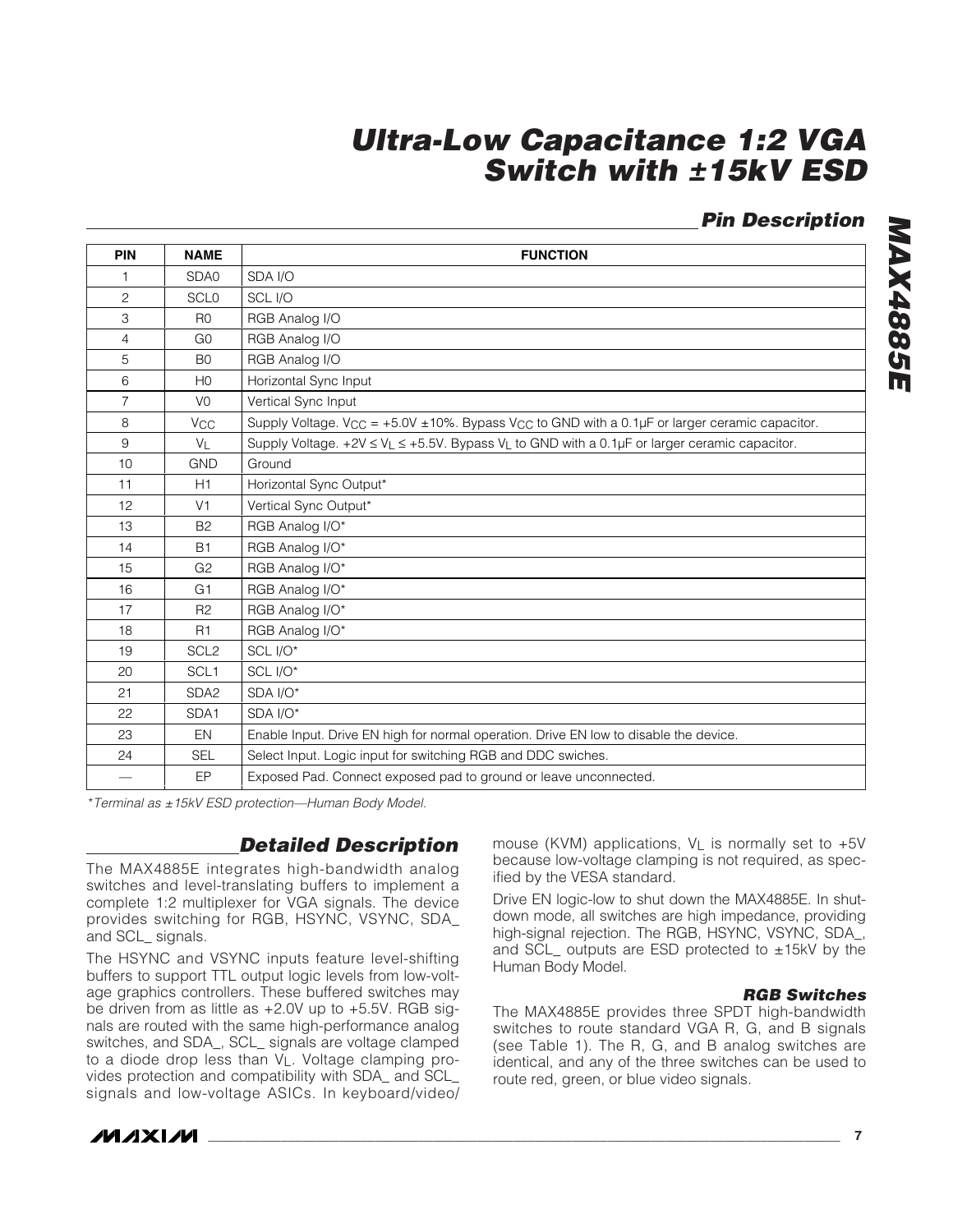#### **Table 1. RGB Truth Table**

| ΕN | <b>SEL</b> | <b>FUNCTION</b>                                                                  |
|----|------------|----------------------------------------------------------------------------------|
|    | 0          | R <sub>0</sub> to R <sub>1</sub><br>G <sub>0</sub> to G <sub>1</sub><br>B0 to B1 |
|    |            | <b>R0 to R2</b><br>GO to G <sub>2</sub><br>B0 to B2                              |
|    | X          | R <sub>,</sub> B <sub>,</sub> and G <sub>,</sub> high impedance                  |

 $X = Don't care.$ 

#### **Table 2. HV Truth Table**

| <b>FUNCTION</b> |  |
|-----------------|--|
| $= 0$           |  |

 $X = Don't care.$ 

#### **Table 3. DDC Truth Table**

| ΕN | <b>SEL</b> | <b>FUNCTION</b>              |
|----|------------|------------------------------|
|    |            | SDA0 to SDA1<br>SCL0 to SCL1 |
|    |            | SDA0 to SDA2<br>SCL0 to SCL2 |
|    |            | SDA_, SCL_, high impedance   |

 $X = Don't care.$ 

#### **Horizontal/Vertical Sync Level Shifter**

HSYNC/VSYNC are buffered to provide level shifting and drive capability to meet the VESA specification.

#### **Display-Data Channel Multiplexer**

The MAX4885E provides two voltage-clamped switches to route DDC signals (see Table 3). Each switch clamps signals to a diode drop less than the voltage applied on  $V_L$ . Supply +3.3V on  $V_L$  to provide voltage clamping for VESA I2C-compatible signals. If voltage clamping is not required, connect VL to V<sub>CC</sub>. The SDA\_ and SCL\_ switches are identical, and each switch can be used to route either SDA and SCL signals.

#### **ESD Protection**

As with all Maxim devices, ESD-protection structures are incorporated on all pins to protect against electrostatic discharges encountered during handling and assembly. Additionally, the MAX4885E is protected to ±15kV on RGB, HSYNC, VSYNC, SDA\_ and SCL\_ outputs by the Human Body Model (HBM). See the Pin Description section. For optimum ESD performance, bypass each V<sub>CC</sub> pin to ground with a 0.1µF or larger ceramic capacitor.

#### **Human Body Model (HBM)**

Several ESD testing standards exist for measuring the robustness of ESD structures. The ESD protection of the MAX4885E is characterized with the Human Body Model. Figure 3 shows the model used to simulate an ESD event resulting from contact with the human body. The model consists of a 100pF storage capacitor that is charged to a high voltage, then discharged through a 1.5kΩ resistor. Figure 4 shows the current waveform when the storage capacitor is discharged into a low impedance.

#### **ESD Test Conditions**

ESD performance depends on a variety of conditions. Please contact Maxim for a reliability report documenting test setup, methodology, and results.

#### **Applications Information**

The MAX4885E provides the level shifting necessary to drive two standard VGA ports from a graphics controller as low as +2.2V. Internal buffers drive the HSYNC and VSYNC signals to VGA standard TTL levels. The DDC multiplexer provides level shifting by clamping signals to a diode drop less than  $V_L$  (see the Typical Operating Circuit). Connect VL to +3.3V for normal operation, or to V<sub>CC</sub> to disable voltage clamping for DDC signals.

#### **Power-Supply Decoupling**

Bypass each V<sub>CC</sub> pin and V<sub>L</sub> to ground with a  $0.1\mu$ F or larger ceramic capacitor as close as possible to the device.

#### **PCB Layout**

High-speed switches such as the MAX4885E require proper PCB layout for optimum performance. Ensure that impedance-controlled PCB traces for high-speed signals are matched in length and as short as possible. Connect the exposed pad to a solid ground plane.

### **Chip Information**

PROCESS: BiCMOS

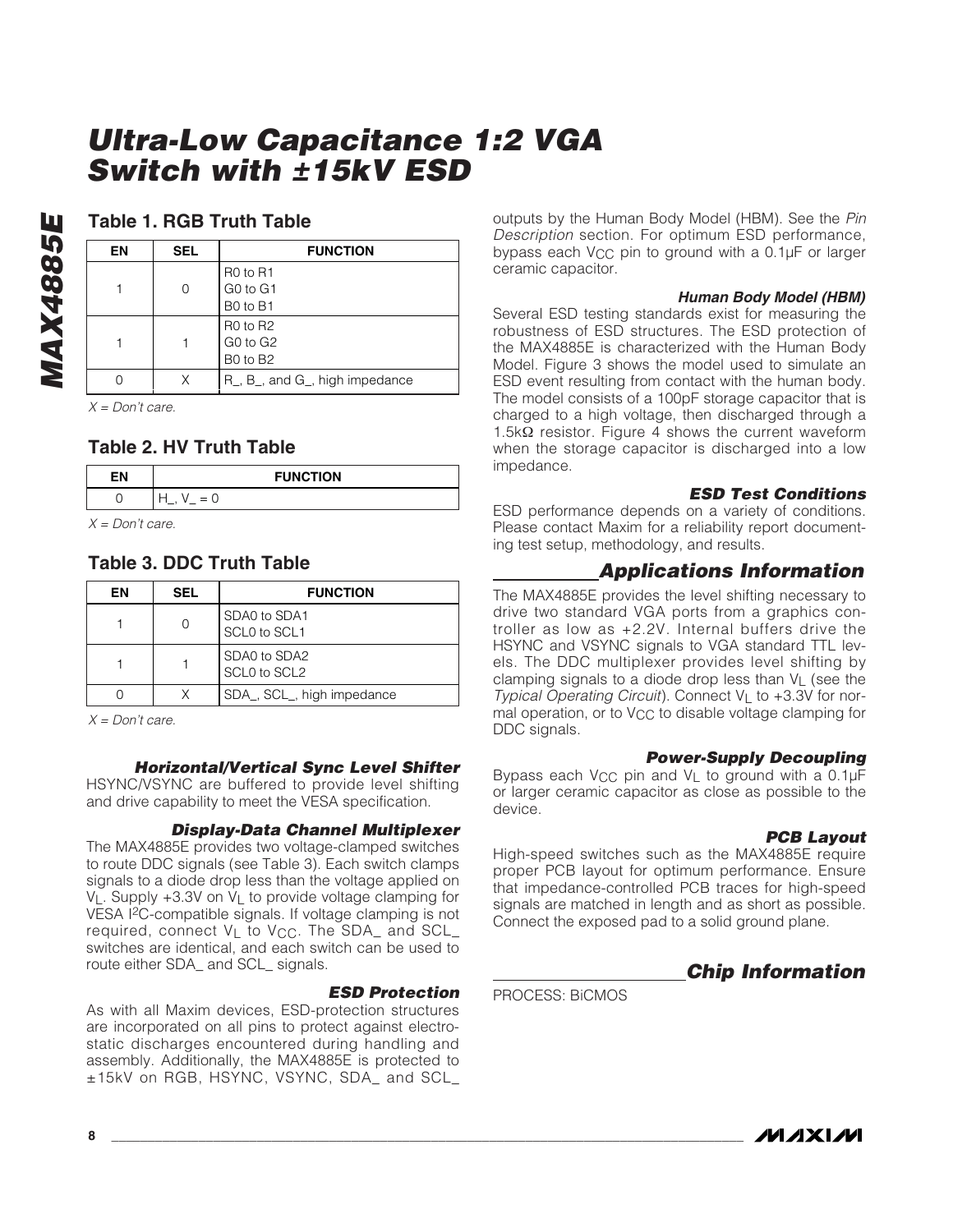



Figure 3. Human Body ESD Test Model

Figure 4. HBM Discharge Current Waveform

## **Functional Diagram**

**MAX4885E**

**MAX4885E**